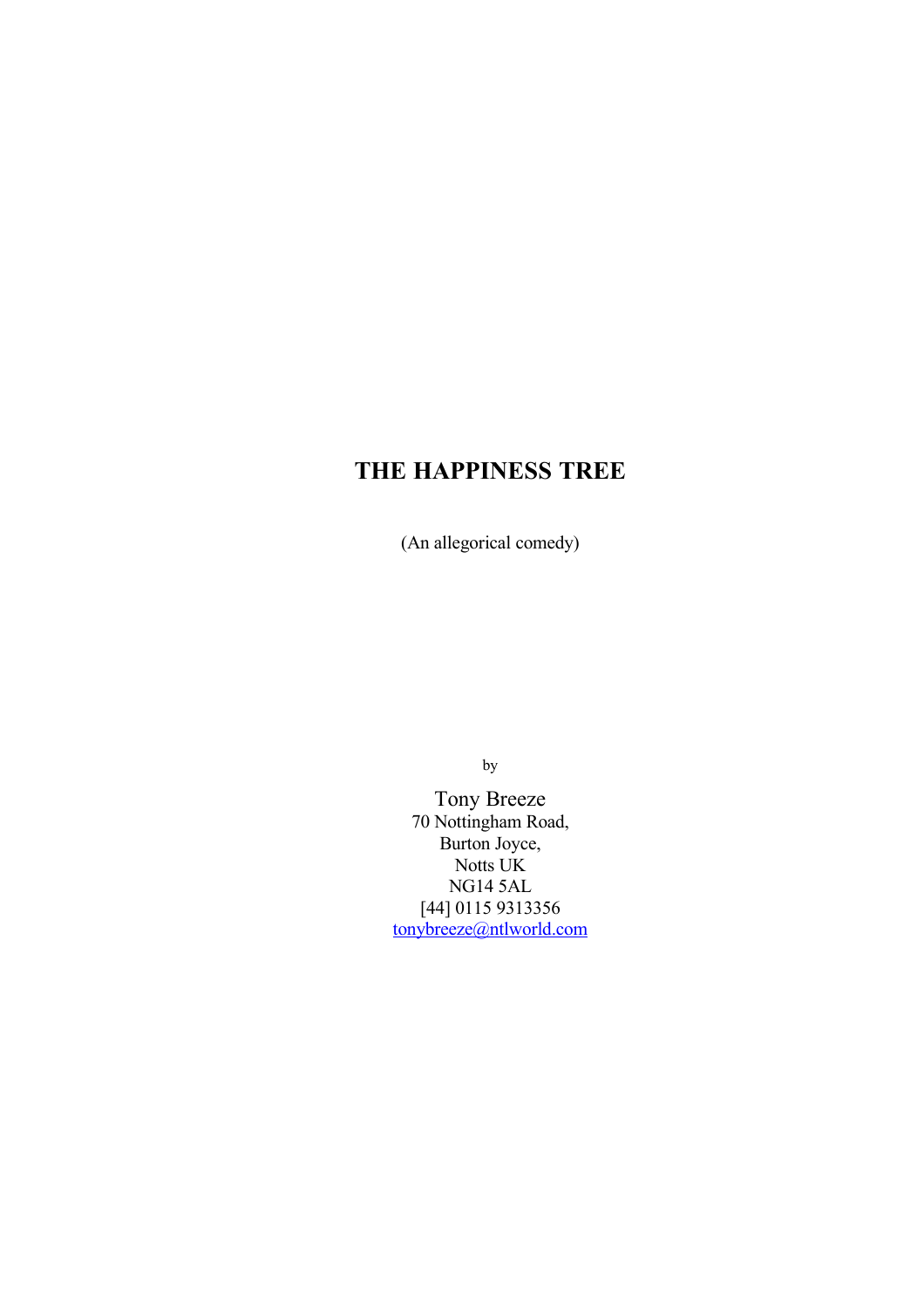Performances or readings of this play may not legally take place before an audience without a licence obtainable on application to:

> Ventus Books, 70, Nottingham Road, Burton Joyce, Notts. NG14 5AL 01159-313356 [tonybreeze@ntlworld.com](mailto:tonybreeze@ntlworld.com)

To avoid possible disappointment, application should be made, preferably in writing, as early as possible, stating: -

- (i) Name and address of applicant
- (ii) Name and address of Society;
- (iii) Name and address of theatre or hall where performance(s) would be held;
- (iv) Times and dates of performances.

A fee will be charged for this licence which must be paid prior to the first performance otherwise the licence is automatically cancelled and the performance becomes illegal.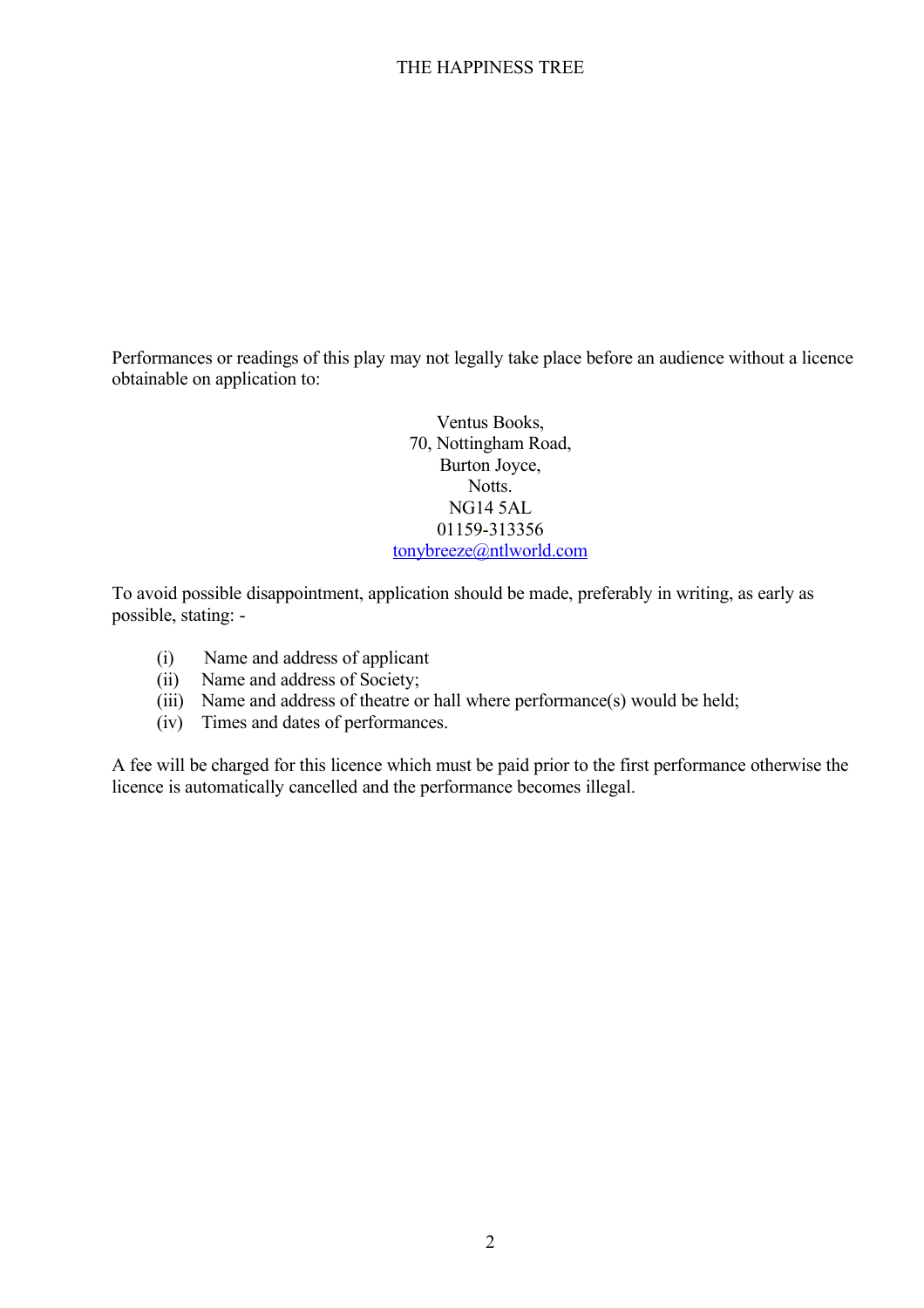# **CHARACTERS**

(Male or female with doubling)

| Doctor's Receptionist |
|-----------------------|
|                       |
|                       |
|                       |
|                       |
|                       |
|                       |
|                       |
| Funeral Director      |
|                       |
|                       |
|                       |
| Barrister Very Rich   |
|                       |
|                       |
|                       |
|                       |
|                       |
|                       |
|                       |
|                       |
|                       |
|                       |
|                       |
|                       |
|                       |
|                       |
|                       |
|                       |
|                       |
| Marina Flatchest      |
| Professor Bickerstaff |
| Ivor Trydem           |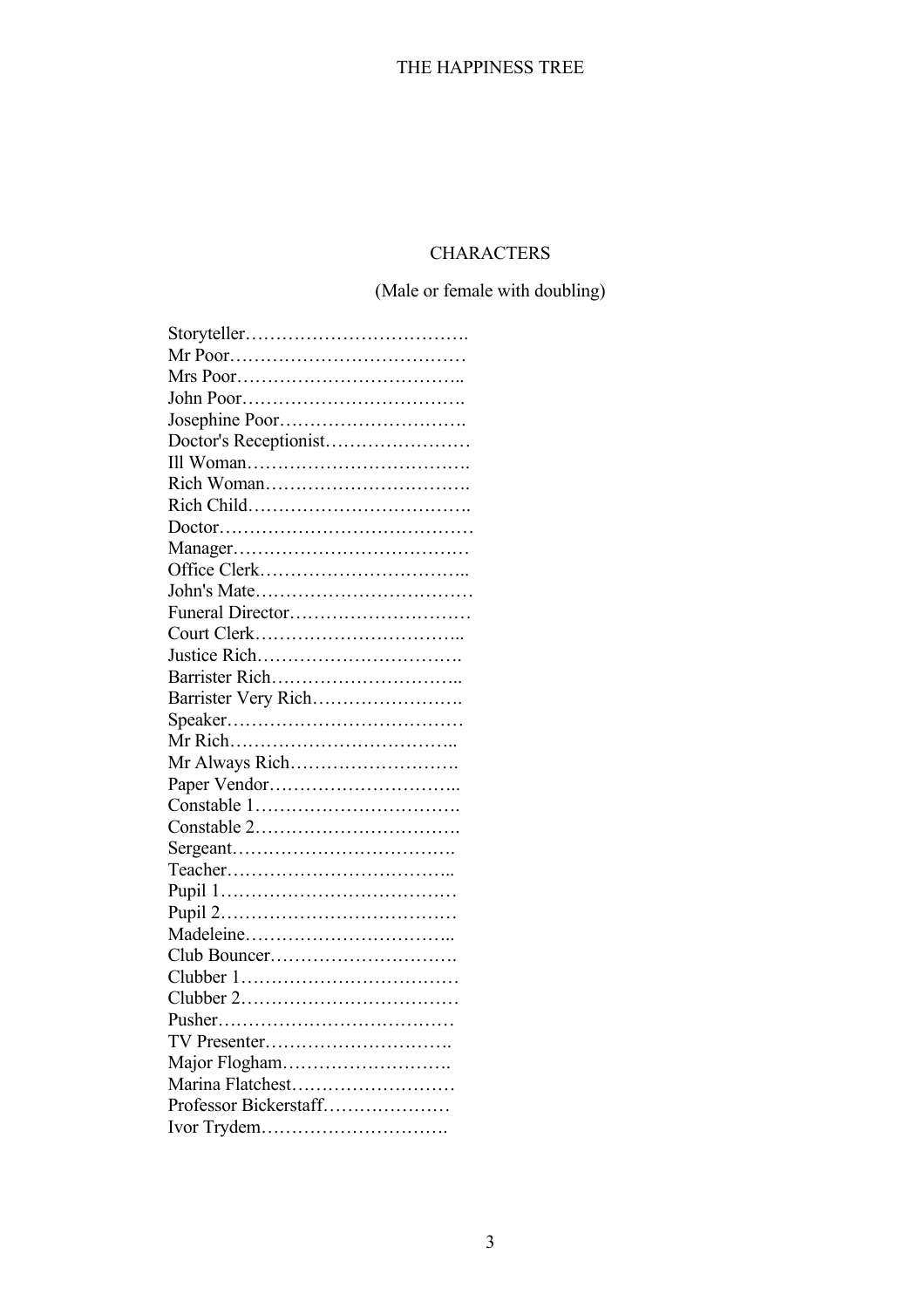| Storyteller | Are you sitting comfortably? Then I'll begin  once upon a time in a far off<br>distant land there lived some people called the Arcadians. Life in Arcadia was<br>not all sweetness and light, the majority of the people were poor and had to<br>work hard all their lives to earn enough to bring up their children and pay for<br>the little extras in life that we all appreciate - like bread, potatoes, a roof over<br>your head, that kind of thing. |
|-------------|------------------------------------------------------------------------------------------------------------------------------------------------------------------------------------------------------------------------------------------------------------------------------------------------------------------------------------------------------------------------------------------------------------------------------------------------------------|
|             | The people were happy in their work, they appreciated that they were poor but<br>were willing to accept their lot because they knew that that was the way it was,<br>the way it always had been and the way it probably always would be.                                                                                                                                                                                                                   |
|             | There were a few rich people in Arcadia but the poor people didn't mind that,<br>because there had always been the rich who were obviously better than them.<br>They had wealth, position and power and most of the rich had had rich parents<br>themselves so it was the accepted way of things.                                                                                                                                                          |
|             | When the rich went by in their ornate carriages the poor people would stand on<br>the side of the road, touch their forelocks and wave and cheer heartily saying,<br>"Look! Aren't we lucky to have such people to took up to, don't they look<br>nice?"                                                                                                                                                                                                   |
|             | But there were some things that the poor people found hard to bear                                                                                                                                                                                                                                                                                                                                                                                         |
|             | (Lights rise on the Poor Household)                                                                                                                                                                                                                                                                                                                                                                                                                        |
| Mr Poor     | Good morning Mrs Poor, and how are you this fine morning?                                                                                                                                                                                                                                                                                                                                                                                                  |
| Mrs P       | Very well thank you                                                                                                                                                                                                                                                                                                                                                                                                                                        |
| Mr P        | Are the children risen?                                                                                                                                                                                                                                                                                                                                                                                                                                    |
| Mrs P       | They are, my dear. They are making their poor beds, washing in the poor<br>bathroom and putting on their poor clothes                                                                                                                                                                                                                                                                                                                                      |
| Mr P        | Good - when they arrive we shall have breakfast                                                                                                                                                                                                                                                                                                                                                                                                            |
| Mrs P       | Poor breakfast                                                                                                                                                                                                                                                                                                                                                                                                                                             |
| Mr P        | Of course                                                                                                                                                                                                                                                                                                                                                                                                                                                  |
| John Poor   | Good morning father                                                                                                                                                                                                                                                                                                                                                                                                                                        |
| Mr P        | Good morning John and how are you this fine morning?                                                                                                                                                                                                                                                                                                                                                                                                       |
| John        | I am poor father                                                                                                                                                                                                                                                                                                                                                                                                                                           |
| Mr P        | I know that                                                                                                                                                                                                                                                                                                                                                                                                                                                |
| John        | When I went to bed I was poor and I have woken poor                                                                                                                                                                                                                                                                                                                                                                                                        |
| Mr P        | But apart from that are you well?                                                                                                                                                                                                                                                                                                                                                                                                                          |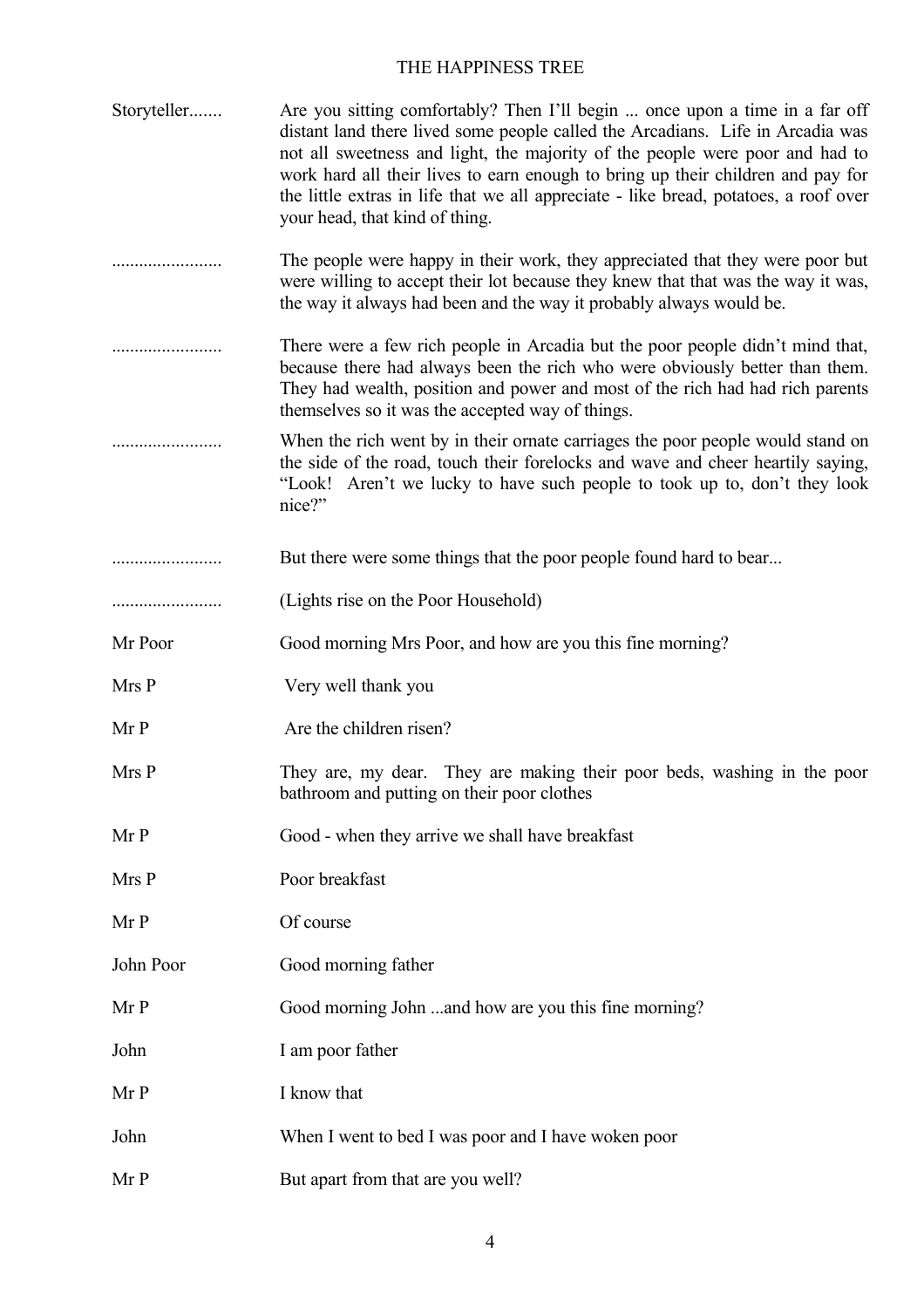| John        | Oh yes father, very well – but very poor                                                                                                                                                                                                                                                                                                                                                                                                                        |
|-------------|-----------------------------------------------------------------------------------------------------------------------------------------------------------------------------------------------------------------------------------------------------------------------------------------------------------------------------------------------------------------------------------------------------------------------------------------------------------------|
| Mr P        | Never mind, here comes your sister                                                                                                                                                                                                                                                                                                                                                                                                                              |
| Josephine   | Good morning father                                                                                                                                                                                                                                                                                                                                                                                                                                             |
| Mr P        | Good morning Josephine - and how are you this fine day? (He quickly interrupts<br>her) No - don't tell me, I think I can guess                                                                                                                                                                                                                                                                                                                                  |
| Mrs P       | (Enters with tray) Good morning children                                                                                                                                                                                                                                                                                                                                                                                                                        |
| <b>Both</b> | Morning mama                                                                                                                                                                                                                                                                                                                                                                                                                                                    |
| Mrs P       | How are you?                                                                                                                                                                                                                                                                                                                                                                                                                                                    |
| Mr P        | Don't ask                                                                                                                                                                                                                                                                                                                                                                                                                                                       |
| John        | I'm very hungry                                                                                                                                                                                                                                                                                                                                                                                                                                                 |
| Josephine   | And me                                                                                                                                                                                                                                                                                                                                                                                                                                                          |
| Mrs P       | I'm afraid there isn't much to eat                                                                                                                                                                                                                                                                                                                                                                                                                              |
| Mr P        | It's to be expected. Before we begin let us give thanks for the little that we have<br>(He puts his hands together and the others do likewise) Heavenly Father, the<br>food we have is meagre, our appetites are large but we are grateful for the little<br>that we have. We give thanks to you for what you have provided, safe in the<br>knowledge that when we die and leave this poor existence on earth we shall be<br>richly rewarded in the other place |
| Josephine   | It is a comfort to have religion                                                                                                                                                                                                                                                                                                                                                                                                                                |
| Mrs P       | Indeed it is                                                                                                                                                                                                                                                                                                                                                                                                                                                    |
| .           | (They begin to eat)                                                                                                                                                                                                                                                                                                                                                                                                                                             |
| John        | Permission to speak father                                                                                                                                                                                                                                                                                                                                                                                                                                      |
| Mr P        | Go ahead                                                                                                                                                                                                                                                                                                                                                                                                                                                        |
| John        | Whilst lying in my poor bed last night I had an idea. Your employer is wealthy<br>and we are poor                                                                                                                                                                                                                                                                                                                                                               |
| Mr P        | Yes?                                                                                                                                                                                                                                                                                                                                                                                                                                                            |
| John        | Forgive me father, but could you not ask him to provide you with more wages?                                                                                                                                                                                                                                                                                                                                                                                    |
| Josephine   | Shame on you                                                                                                                                                                                                                                                                                                                                                                                                                                                    |
| Mrs P       | Let the boy speak                                                                                                                                                                                                                                                                                                                                                                                                                                               |
| John        | I'm sure he would not mind                                                                                                                                                                                                                                                                                                                                                                                                                                      |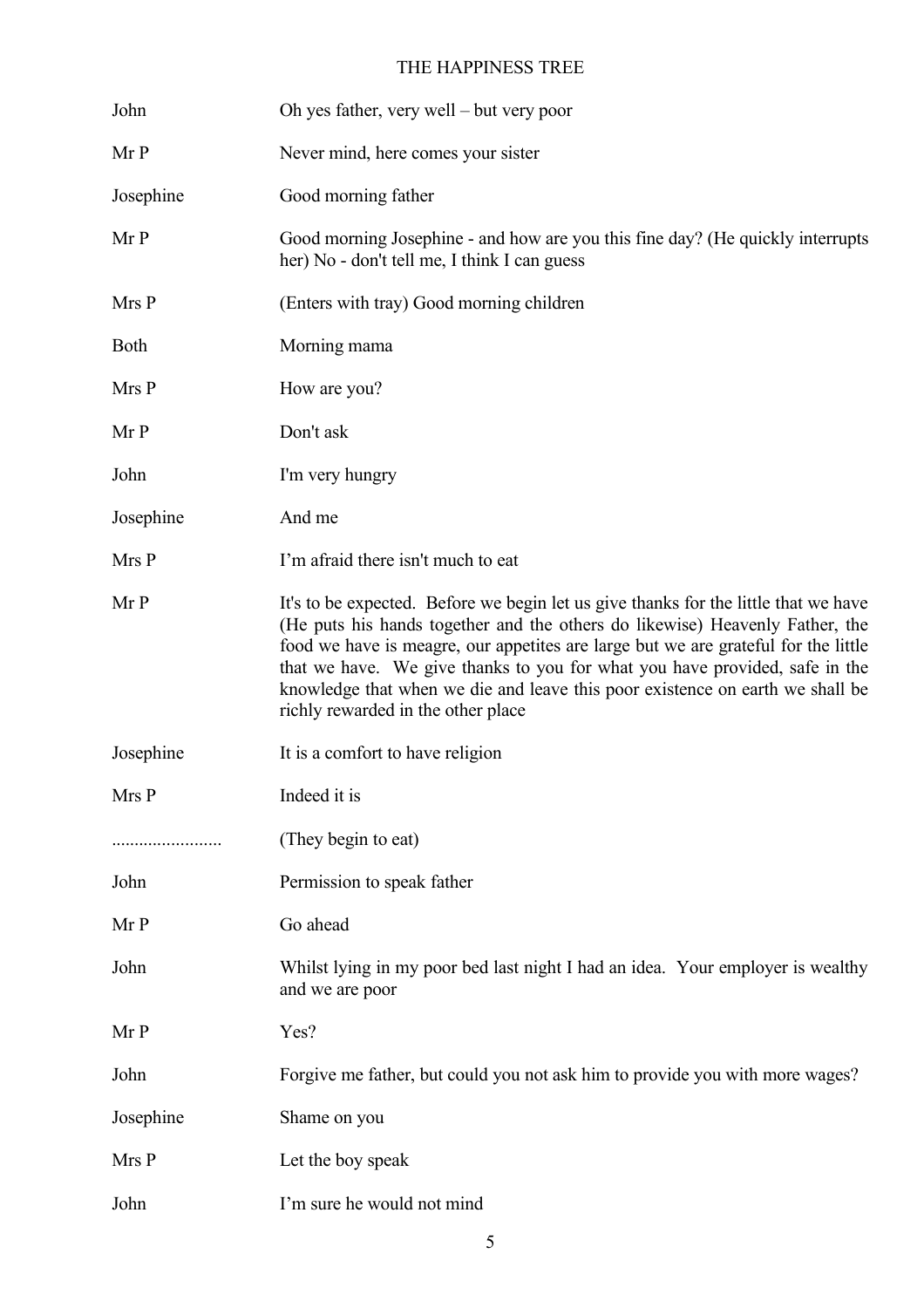| Mr P         | Its something I never thought of - ask him for more wages? Perhaps I will |
|--------------|---------------------------------------------------------------------------|
| Mrs P        | You're not getting ideas above your station husband?                      |
| Mr P         | No dear but the boy may be right - we have nothing to lose                |
| Mrs P        | Josephine, you have not eaten your gruel                                  |
| Josephine    | I don't feet well mama                                                    |
| Mrs P        | Then we shall have to take you to the doctor                              |
| Josephine    | Is that really necessary?                                                 |
| Mrs P        | It is                                                                     |
|              | (Change of scene - the doctor's waiting room - enter woman very ill)      |
| Receptionist | (To woman) Yes?                                                           |
| Ill Woman    | (Coughing) I want to see the doctor                                       |
| Receptionist | Are you ill?                                                              |
| Ill Woman    | Of course I'm ill, if I wasn't ill I wouldn't need the doctor             |
| Receptionist | Are you a private patient or one of the others?                           |
| Ill Woman    | I don't have any money                                                    |
| Receptionist | Then the doctor will see you in six months time.                          |
| Ill Woman    | But I'll be dead by then                                                  |
| Receptionist | Then you won't need a doctor - Next?                                      |
|              | (Enter rich woman with child)                                             |
|              | (Fawning) Good morning Mrs Rich, how nice to see you                      |
| Mrs Rich     | We've come about the child                                                |
| Receptionist | Ah yes - you're private aren't you?                                       |
| Mrs Rich     | Of course                                                                 |
| Receptionist | The doctor will see you right away                                        |
|              | (Enter Mrs Poor and daughter)                                             |
| Receptionist | (Looking down her nose) Can I help you?                                   |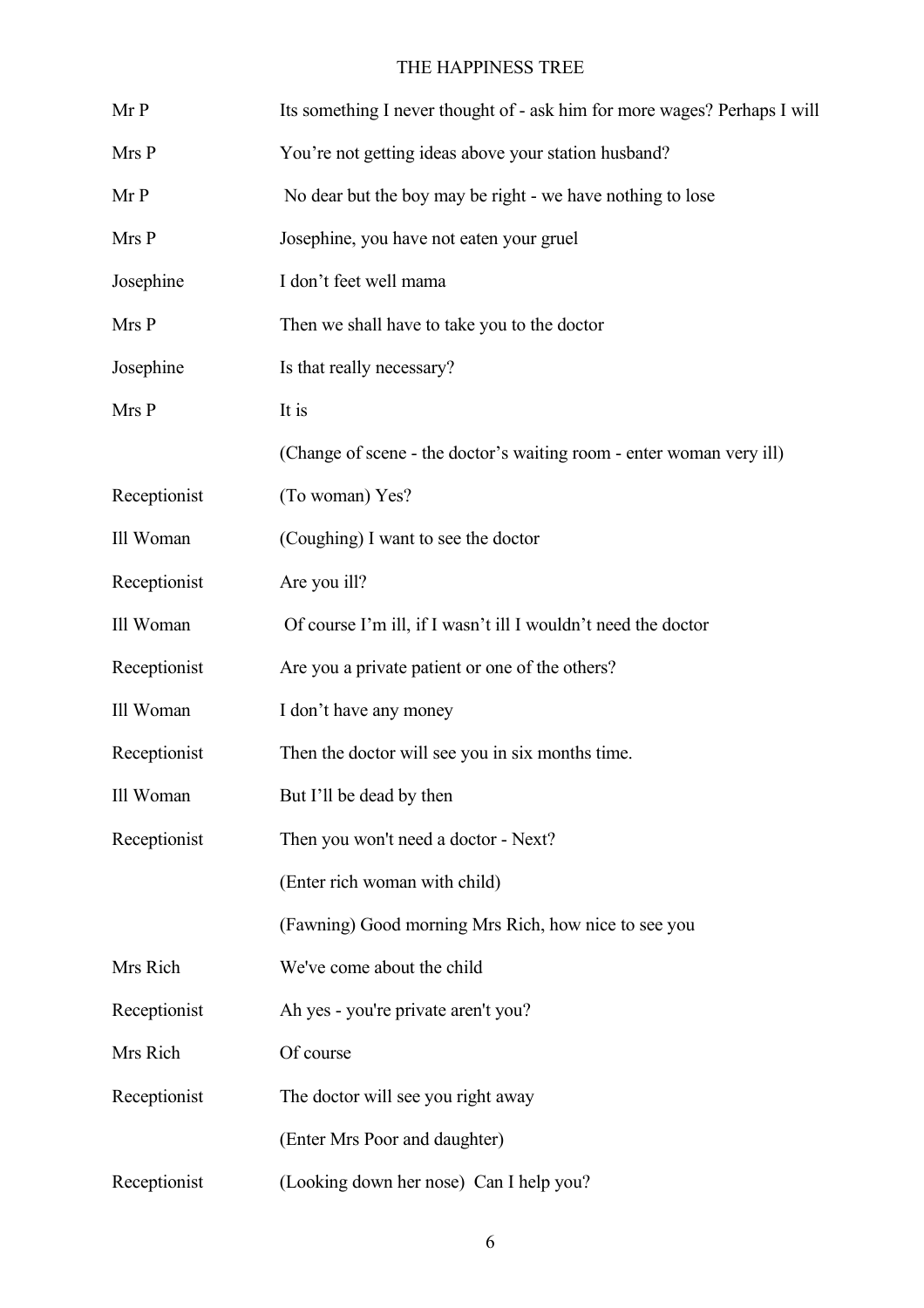| Mrs Poor     | THE HAPPINESS TREE<br>We'd like to see the doctor                                                                       |
|--------------|-------------------------------------------------------------------------------------------------------------------------|
| Receptionist | You have the appearance of being a poor person. Are you poor?                                                           |
| Mrs Poor     | Yes. Poor but honest                                                                                                    |
| Receptionist | I thought so $-1$ 'm sorry but the doctor can't be bothered with the likes of you -<br>he'll see you in six months time |
| Mrs Poor     | (Pleased) Did you hear that, daughter; the doctor will see us in six months.<br>How fortunate                           |
|              | (Enter doctor, mother $& child)$ )                                                                                      |
| Doctor       | There we go, Mrs Rich. Your child is fine                                                                               |
| Mrs Rich     | Thank you doctor. However can I thank you?                                                                              |
| Doctor       | In the usual way                                                                                                        |
|              | (He opens his wallet with a flourish and Mrs Rich puts notes in it in one<br>movement)                                  |
| Mrs Rich     | Bye then                                                                                                                |
| Doctor       | Goodbye                                                                                                                 |
| Mrs Poor     | Sorry to disturb you doctor but can I ask a question?                                                                   |
| Doctor       | Of course, questions are free                                                                                           |
| Mrs Poor     | Why can't you see us now?                                                                                               |
| Doctor       | You appear to be poor                                                                                                   |
| Mrs Poor     | Yes                                                                                                                     |
| Doctor       | Then you can't pay, can you?                                                                                            |
| Mrs Poor     | No, but we're honest                                                                                                    |
| Doctor       | If I took in all the people who couldn't pay then I should end up like you and<br>that would never do, would it?        |
| Mrs Poor     | I suppose not, sorry for asking                                                                                         |
| Doctor       | That's quite all right                                                                                                  |
|              | (Mrs Poor and daughter exit)                                                                                            |
|              | Foolish woman. (To receptionist) If anyone wants me I'll be on the golf course                                          |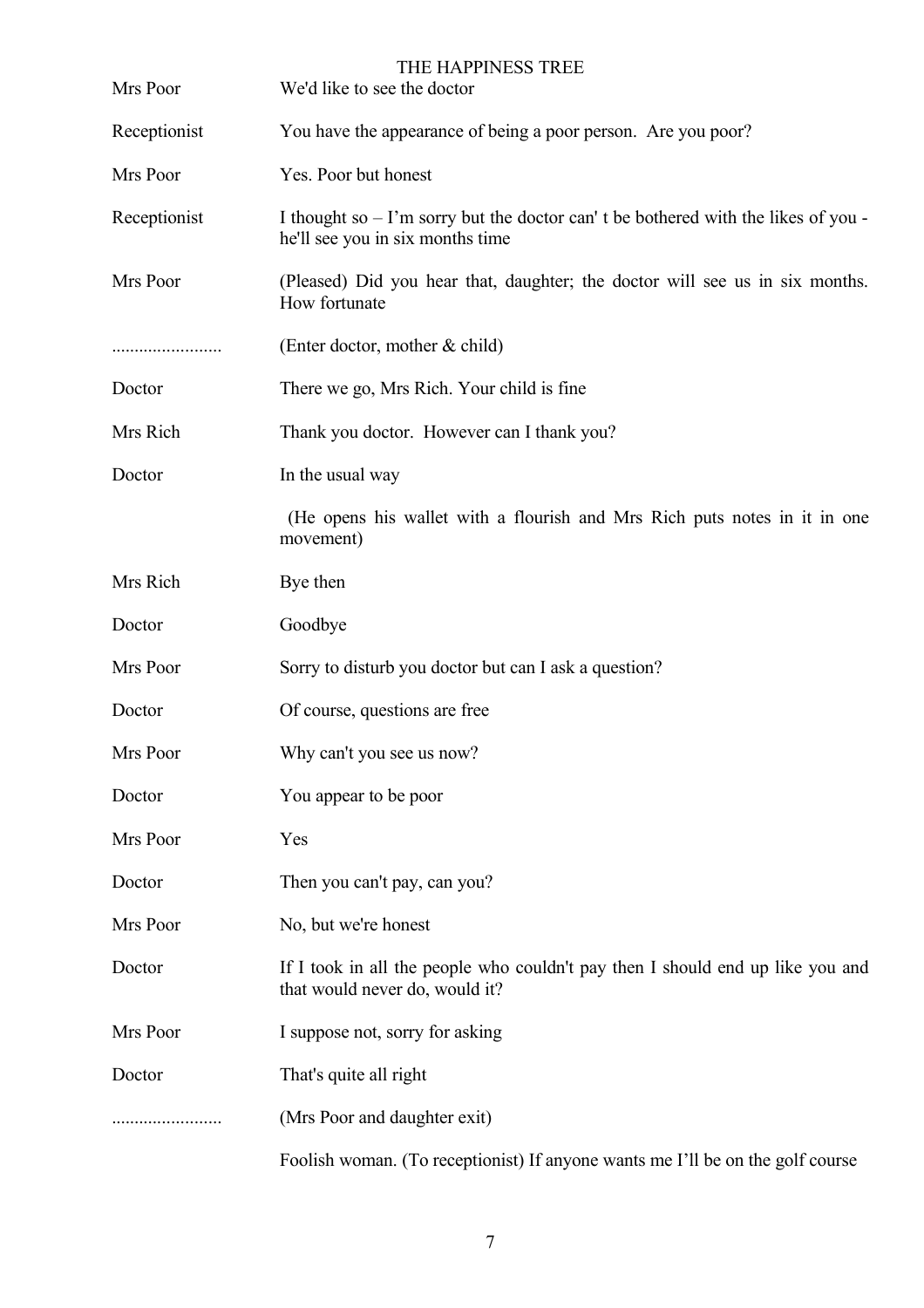| Storyteller | THE HAPPINESS TREE<br>And Mrs Poor went away safe in the knowledge that in six months time she<br>would indeed have the privilege of being seen by the doctor and glad she was<br>for this.                                                                     |
|-------------|-----------------------------------------------------------------------------------------------------------------------------------------------------------------------------------------------------------------------------------------------------------------|
|             | Meanwhile in the place where Mr Poor worked he had decided it was time to do<br>as his son had asked                                                                                                                                                            |
|             | (Manager's Office with huge desk - sound of knocking on the door)                                                                                                                                                                                               |
| Manager     | Come in                                                                                                                                                                                                                                                         |
| Mr Poor     | Sorry to disturb you Sir                                                                                                                                                                                                                                        |
| Manager     | Who the devil are you?                                                                                                                                                                                                                                          |
| Mr Poor     | Mr Poor                                                                                                                                                                                                                                                         |
| Manager     | Mr Poor?                                                                                                                                                                                                                                                        |
| Mr Poor     | Yes. I work for you                                                                                                                                                                                                                                             |
| Manager     | If you work for me, why aren't you working now?                                                                                                                                                                                                                 |
| Mr Poor     | I've come to ask you a question                                                                                                                                                                                                                                 |
| Manager     | Is that allowed? Just a moment (speaks into intercom) Miss Peabody, I've got a<br>Mr Poor here who says he wants to ask me a question. Are they allowed to stop<br>work and ask questions? (Muttering off) They are? Well I never (To Mr Poor)<br>O.K. Ask away |
| Mr Poor     | My family and I were gathered round our poor breakfast table this morning -                                                                                                                                                                                     |
| Manager     | Not eating too much I hope                                                                                                                                                                                                                                      |
| Mr Poor     | No sir - when my son, John Poor, made a suggestion. He suggested that when I<br>got to work I should perhaps ask you if I might have a little more money to live<br>on                                                                                          |
| Manager     | A little more what?                                                                                                                                                                                                                                             |
| Mr Poor     | Money, the money you make from what we manufacture                                                                                                                                                                                                              |
| Manager     | If I gave you more then I'd have less                                                                                                                                                                                                                           |
| Mr Poor     | Yes sir                                                                                                                                                                                                                                                         |
| Manager     | And you'd be richer and I'd be poorer                                                                                                                                                                                                                           |
| Mr Poor     | Only a little                                                                                                                                                                                                                                                   |
| Manager     | Afraid I can't see the logic in that - you'd better get back to your workbench                                                                                                                                                                                  |
| Mr Poor     | Yes sir                                                                                                                                                                                                                                                         |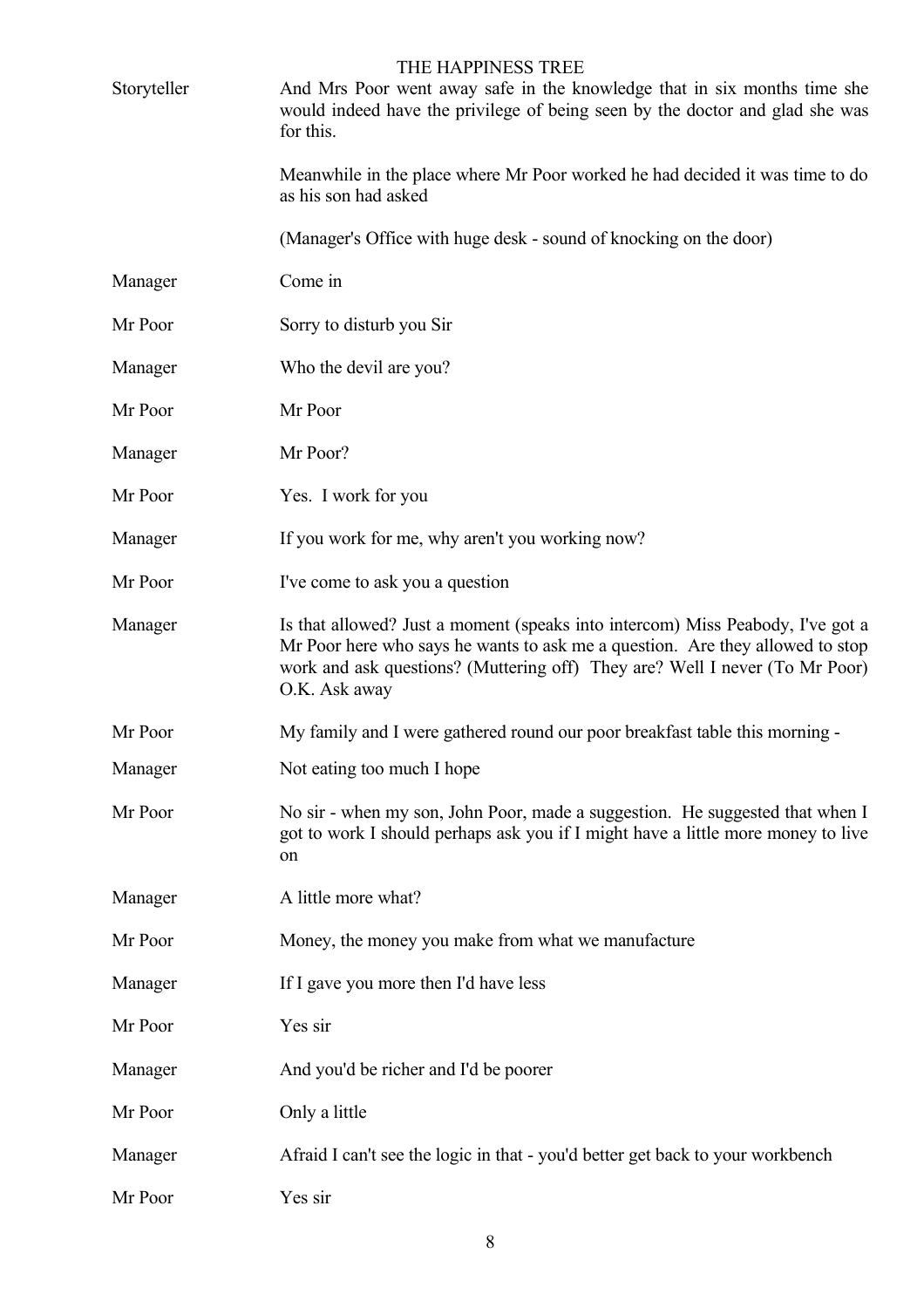| Storyteller | THE HAPPINESS TREE<br>And so it was that Mr Poor went home that night heavy hearted to his poor,<br>poor family and his poor, poor fireside                                                               |
|-------------|-----------------------------------------------------------------------------------------------------------------------------------------------------------------------------------------------------------|
|             | (The Poor Household)                                                                                                                                                                                      |
| Mrs Poor    | Welcome home Mr Poor                                                                                                                                                                                      |
| Mr Poor     | (Nodding) Mrs Poor                                                                                                                                                                                        |
| Josephine   | Father                                                                                                                                                                                                    |
| Mr Poor     | Josephine                                                                                                                                                                                                 |
| Mrs Poor    | How was your day?                                                                                                                                                                                         |
| Mr. Poor    | Need you ask? Any news of our sickly daughter?                                                                                                                                                            |
| Mrs Poor    | (Brightly) Yes, the doctor says he'll be able to see her in six months time                                                                                                                               |
| Mr Poor     | That's something I suppose                                                                                                                                                                                |
|             | (Enter John Poor)                                                                                                                                                                                         |
| John        | Good evening father. Did you ask your boss for more money?                                                                                                                                                |
| Mr Poor     | I did                                                                                                                                                                                                     |
| John        | And did he give you more?                                                                                                                                                                                 |
| Mr Poor     | What do you think? But at least he spoke to me, I should be grateful for that                                                                                                                             |
| John        | So what are you going to do now?                                                                                                                                                                          |
| Mr Poor     | I shall thank the good Lord that I am blessed by having such a thoughtful and<br>considerate manager.                                                                                                     |
| Storyteller | Now you might think that in this land of Arcadia things did not bode well for<br>the Common Man but you'd be wrong because if he felt an injustice had been<br>done then he could always go to the courts |
| .           | (Courtroom)                                                                                                                                                                                               |
| Clerk       | Order, order! Please be upstanding for his honour Mr Justice Rich                                                                                                                                         |
|             | (Enter Justice Rich, bows all round etc)                                                                                                                                                                  |
| Justice     | (To Clerk) What do we have today?                                                                                                                                                                         |
| Clerk       | The case of Mr Ungrateful Poor versus Mr Rich                                                                                                                                                             |
| Justice     | Mr Poor, are you represented?                                                                                                                                                                             |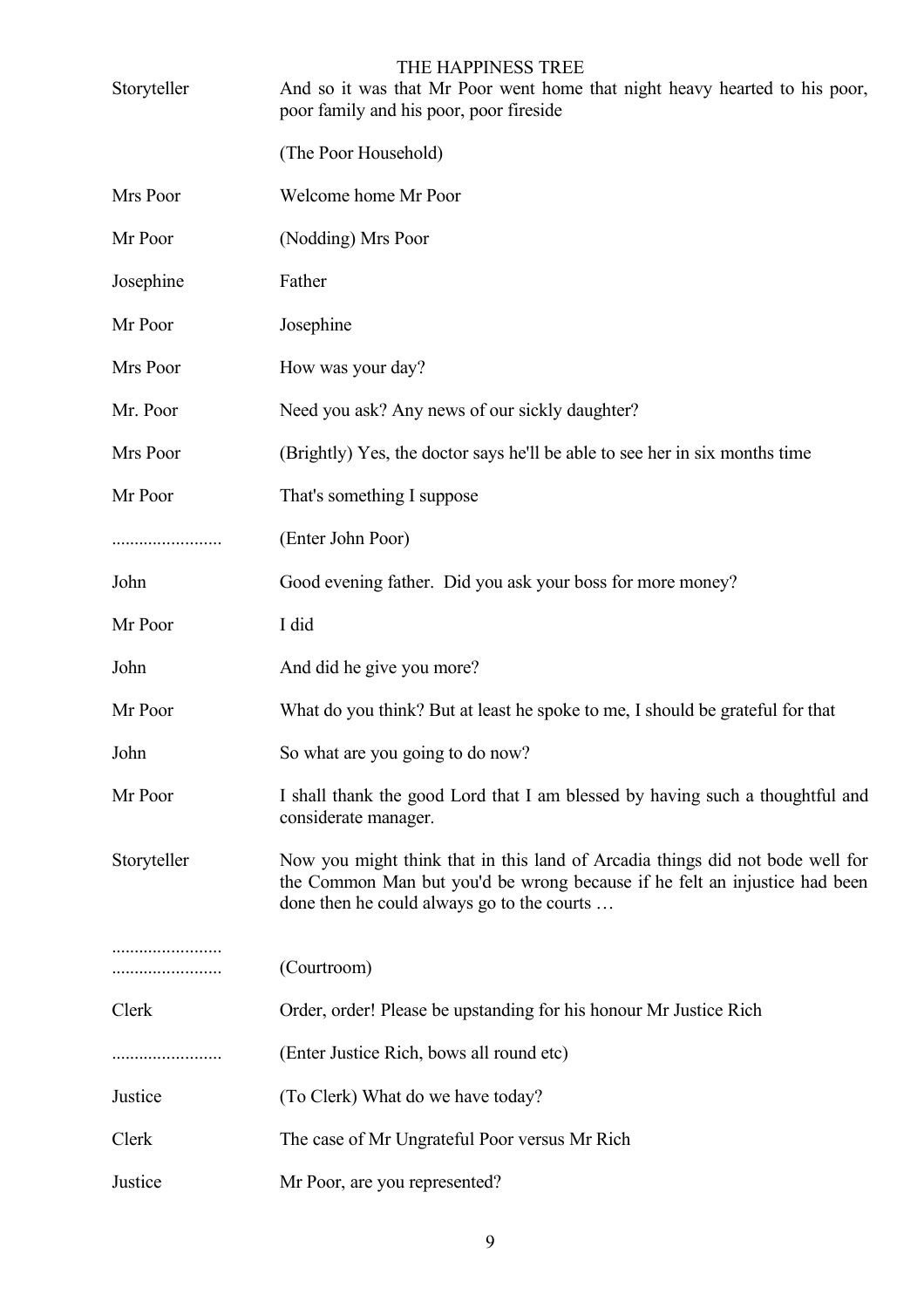| Mr Poor                 | THE HAPPINESS TREE<br>$I$ er?                                                                                                                                                                                                                                                                     |
|-------------------------|---------------------------------------------------------------------------------------------------------------------------------------------------------------------------------------------------------------------------------------------------------------------------------------------------|
| <b>Barrister Rich</b>   | I represent Mr Poor Sir                                                                                                                                                                                                                                                                           |
| Justice                 | You do?                                                                                                                                                                                                                                                                                           |
| <b>Barrister Rich</b>   | Yes sir                                                                                                                                                                                                                                                                                           |
| Justice                 | Are you mad?                                                                                                                                                                                                                                                                                      |
| <b>Barrister Rich</b>   | No sir, I have a problem that won't go away - the doctor says its a bad case of<br>something called "conscience"                                                                                                                                                                                  |
| Justice                 | Well I hope you're soon better. And who represents Mr Rich?                                                                                                                                                                                                                                       |
| Barrister V Rich        | I do, your honour                                                                                                                                                                                                                                                                                 |
| Justice                 | Don't I know you?                                                                                                                                                                                                                                                                                 |
| <b>Barrister V Rich</b> | I'm your brother Sir                                                                                                                                                                                                                                                                              |
| Justice                 | So you are. How silly of me. Now then how far have we got?                                                                                                                                                                                                                                        |
| Clerk                   | Sir, Mr Poor alleges that Mr Rich controls the whole of society, that in the<br>distant past Mr Rich's ancestors took away the countryside that was made by the<br>Almighty for the benefit of the poor, put fences around it and now refuses to at<br>allow any of Mr Poor's family access to it |
| Justice                 | Do I hear right? Mr Rich is being sued?                                                                                                                                                                                                                                                           |
| Clerk                   | Yes Sir                                                                                                                                                                                                                                                                                           |
| Justice                 | How is this possible?                                                                                                                                                                                                                                                                             |
| <b>Barrister Rich</b>   | Legal Aid sir                                                                                                                                                                                                                                                                                     |
| Justice                 | I see  and how long has this case been running?                                                                                                                                                                                                                                                   |
| Clerk                   | Since time immemorial sir                                                                                                                                                                                                                                                                         |
| Justice                 | Then its time it was sorted - not guilty!                                                                                                                                                                                                                                                         |
| Clark                   | But you haven't heard the evidence yet sir                                                                                                                                                                                                                                                        |
| Justice                 | No matter - Mr Rich can't be guilty can he? (To Barrister Rich) I'd like to have a<br>word with you afterwards                                                                                                                                                                                    |
| Storyteller             | Thus it was that justice was meted out in the land of Arcadia, for without justice<br>there can be no  justice                                                                                                                                                                                    |